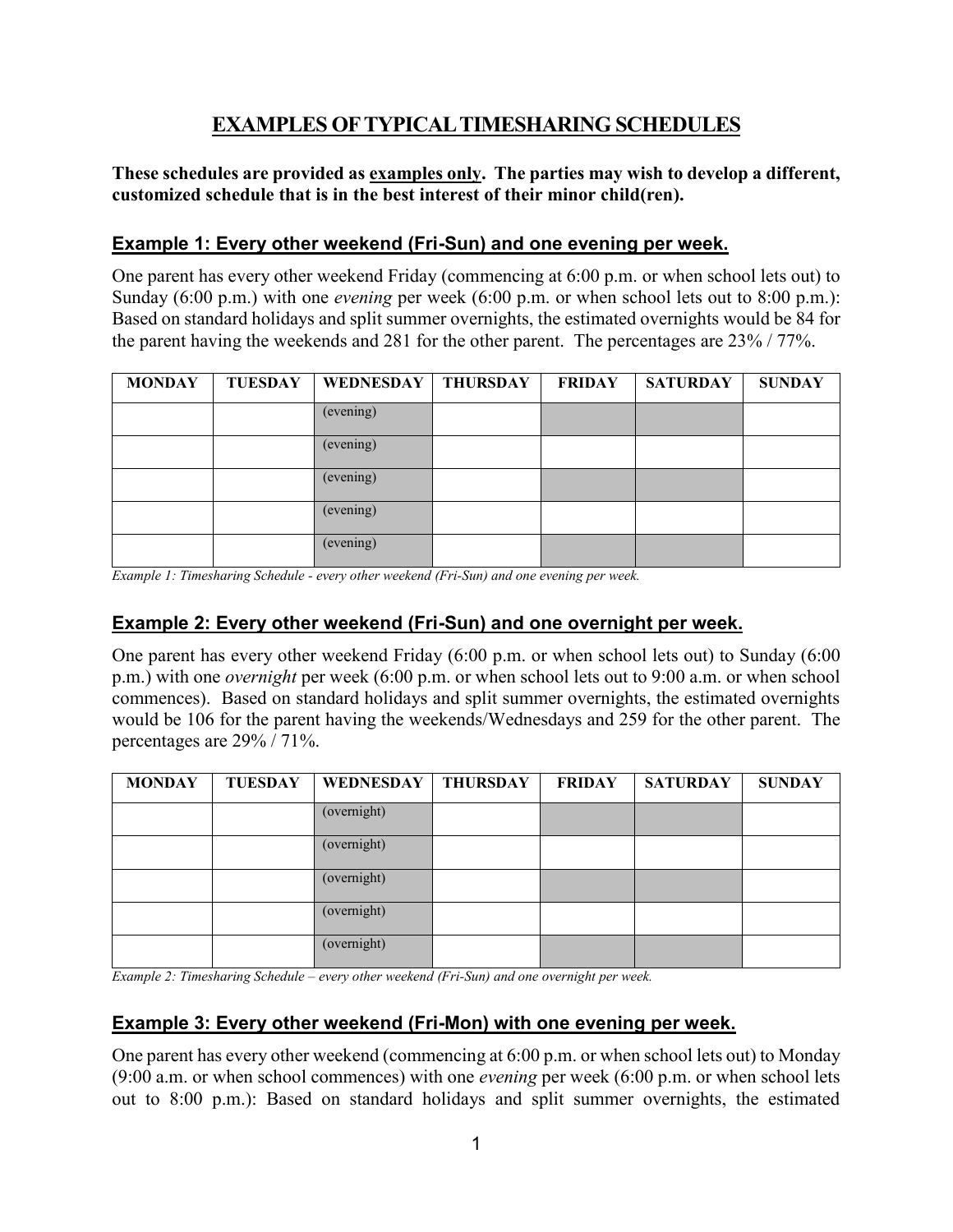overnights would be 106 for the parent having the weekends and 259 for the other parent. The percentages are 29% / 71%.

| <b>MONDAY</b> | <b>TUESDAY</b> | WEDNESDAY   THURSDAY | <b>FRIDAY</b> | <b>SATURDAY</b> | <b>SUNDAY</b> |
|---------------|----------------|----------------------|---------------|-----------------|---------------|
|               |                | (evening)            |               |                 |               |
|               |                | (evening)            |               |                 |               |
|               |                | (evening)            |               |                 |               |
|               |                | (evening)            |               |                 |               |
|               |                | (evening)            |               |                 |               |

*Example 3: Timesharing Schedule - every other weekend (Fri-Mon) with one evening per week.*

## **Example 4: Every other weekend (Fri-Mon) and one overnight per week.**

One parent has every other weekend Friday (6:00 p.m. or when school lets out) to Monday (9:00 a.m. or when school commences) with one *overnight* per week (6:00 p.m. or when school lets out to 9:00 a.m. or when school commences). Based on standard holidays and split summer overnights, the estimated overnights would be 124 for the parent having the weekends/Wednesdays and 241 for the other parent. The percentages are 34% / 66%.

| <b>MONDAY</b> | <b>TUESDAY</b> | WEDNESDAY   THURSDAY | <b>FRIDAY</b> | <b>SATURDAY</b> | <b>SUNDAY</b> |
|---------------|----------------|----------------------|---------------|-----------------|---------------|
|               |                | (overnight)          |               |                 |               |
|               |                | (overnight)          |               |                 |               |
|               |                | (overnight)          |               |                 |               |
|               |                | (overnight)          |               |                 |               |
|               |                | (overnight)          |               |                 |               |

*Example 4: Timesharing Schedule - every other weekend (Fri-Mon) and one overnight per week.*

#### **Example 5: 2/2/3 schedule.**

One parent has the child for two days, the other parent has the child for the next two days, and then the child goes back to the parent for a three-day weekend. Each parent has two days with the child during the week and the parents alternate with a long weekend. (Exchange times could be at 6:00 p.m. or when school lets out and 9:00 a.m. or when school commences.) This schedule results in equal timesharing or 50%/50%.

| <b>MONDAY</b> | <b>TUESDAY</b> | <b>WEDNESDAY</b> | <b>THURSDAY</b> | <b>FRIDAY</b> | <b>SATURDAY</b> | <b>SUNDAY</b> |
|---------------|----------------|------------------|-----------------|---------------|-----------------|---------------|
| Mother        | Mother         | Father           | Father          | Mother        | Mother          | Mother        |
| Father        | Father         | Mother           | Mother          | Father        | Father          | Father        |
| Mother        | Mother         | Father           | Father          | Mother        | Mother          | Mother        |